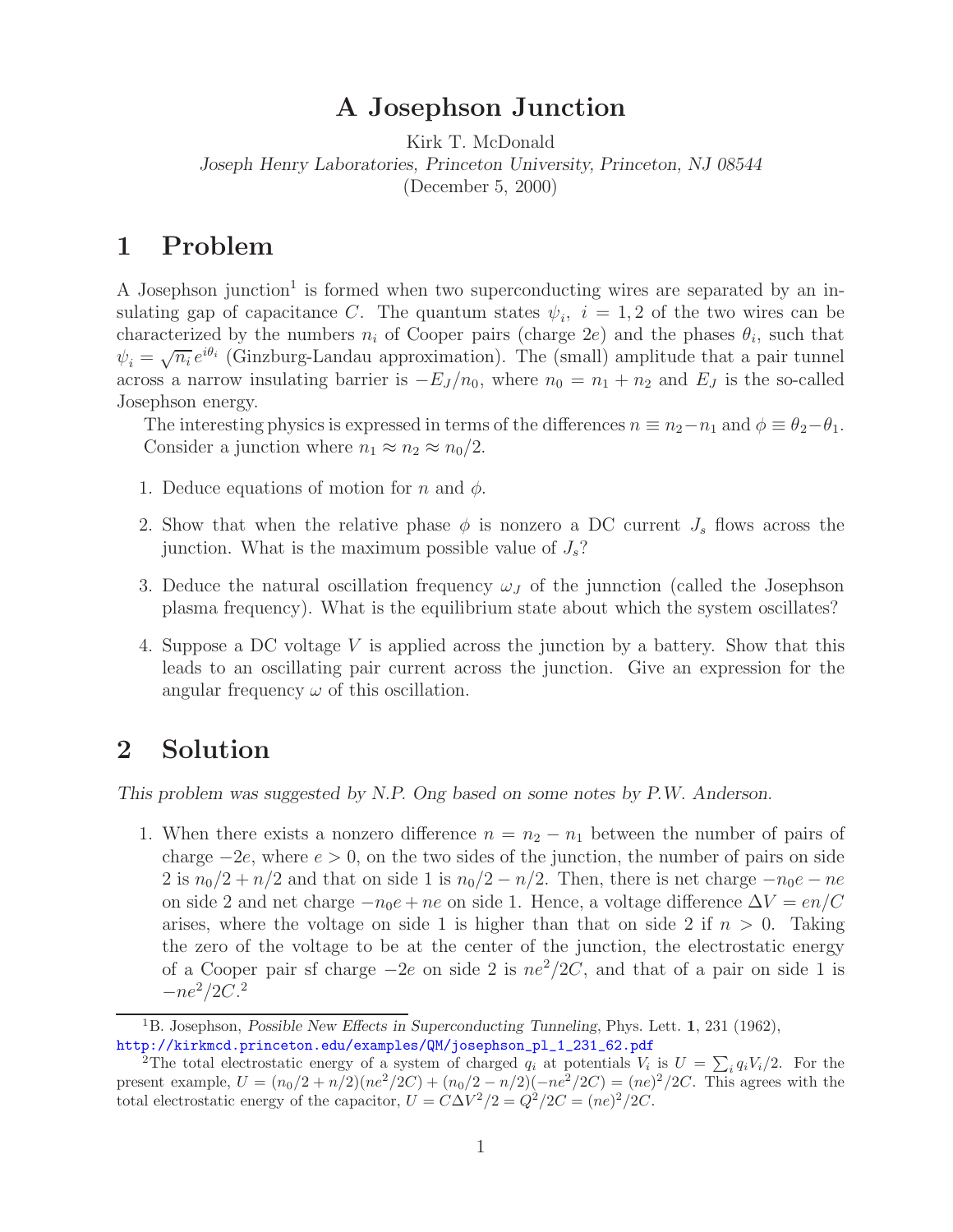The equations of motion for a pair in the two-state system  $\{1, 2\}$  are,

$$
i\hbar \frac{d\psi_1}{dt} = U_1 \psi_1 - \frac{E_J}{n_0} \psi_2 = -\frac{ne^2}{2C} \psi_1 - \frac{E_J}{n_0} \psi_2,\tag{1}
$$

$$
i\hbar \frac{d\psi_2}{dt} = U_2 \psi_2 - \frac{E_J}{n_0} \psi_1 = \frac{ne^2}{2C} \psi_2 - \frac{E_J}{n_0} \psi_1.
$$
 (2)

Using  $\psi_i = \sqrt{n_i} e^{i\theta_i}$  we find,

$$
i\hbar \left(\frac{\dot{n}_1}{2\sqrt{n_1}}e^{i\theta_1} + i\dot{\theta}_1\sqrt{n_1}e^{i\theta_1}\right) = -\frac{ne^2}{2C}\sqrt{n_1}e^{i\theta_1} - \frac{E_J}{n_0}\sqrt{n_2}e^{i\theta_2},\tag{3}
$$

$$
i\hbar \left(\frac{\dot{n}_2}{2\sqrt{n_2}}e^{i\theta_2} + i\dot{\theta}_2\sqrt{n_2}e^{i\theta_2}\right) = \frac{ne^2}{2C}\sqrt{n_2}e^{i\theta_2} - \frac{E_J}{n_0}\sqrt{n_1}e^{i\theta_1},\tag{4}
$$

or,

$$
i\hbar\frac{\dot{n}_1}{2} - \hbar n_1 \dot{\theta}_1 = -\frac{ne^2}{2C}n_1 - \frac{E_J}{n_0}\sqrt{n_1 n_2}e^{i\phi},\tag{5}
$$

$$
i\hbar \frac{\dot{n}_2}{2} - \hbar n_2 \dot{\theta}_2 = \frac{ne^2}{2C} n_2 - \frac{E_J}{n_0} \sqrt{n_1 n_2} e^{-i\phi}, \tag{6}
$$

where  $\phi = \theta_2 - \theta_1$ . Taking real and imaginary parts,

$$
\dot{\theta}_1 = \frac{ne^2}{2\hbar C} + \frac{E_J}{\hbar n_0} \sqrt{\frac{n_2}{n_1}} \cos \phi, \tag{7}
$$

$$
\dot{n}_1 = -\frac{E_J}{\hbar n_0} \sqrt{n_1 n_2} \sin \phi, \qquad (8)
$$

$$
\dot{\theta}_2 = -\frac{ne^2}{2\hbar C} + \frac{E_J}{\hbar n_0} \sqrt{\frac{n_1}{n_2}} \cos \phi, \tag{9}
$$

$$
\dot{n}_2 = \frac{E_J}{\hbar n_0} \sqrt{n_1 n_2} \sin \phi. \tag{10}
$$

Taking differences, we find the equations for n and  $\phi$ ,

$$
\dot{\phi} = \dot{\theta}_2 - \dot{\theta}_1 = -\frac{ne^2}{\hbar C} - \frac{E_J}{\hbar n_0} \left( \sqrt{\frac{n_2}{n_1}} - \sqrt{\frac{n_1}{n_2}} \right) \cos \phi \approx -\frac{ne^2}{\hbar C} = -\frac{e\Delta V}{\hbar}, \quad (11)
$$

$$
\dot{n} = \dot{n}_2 - \dot{n}_1 = +\frac{2E_J}{\hbar n_0} \sqrt{n_1 n_2} \sin \phi \approx \frac{E_J}{\hbar} \sin \phi, \tag{12}
$$

noting that  $n_1 \approx n_2 \approx n_0/2.3$ 

2. We identify a pair (electrical) current from side 1 to side 2 as,

$$
J_s = (-2e)\frac{\dot{n}}{2} = -\frac{eE_J}{\hbar}\sin\phi \equiv J_0\sin\phi,\tag{13}
$$

<sup>&</sup>lt;sup>3</sup>The sum of eqs. (8) and (10) confirms that  $n_0$  is constant.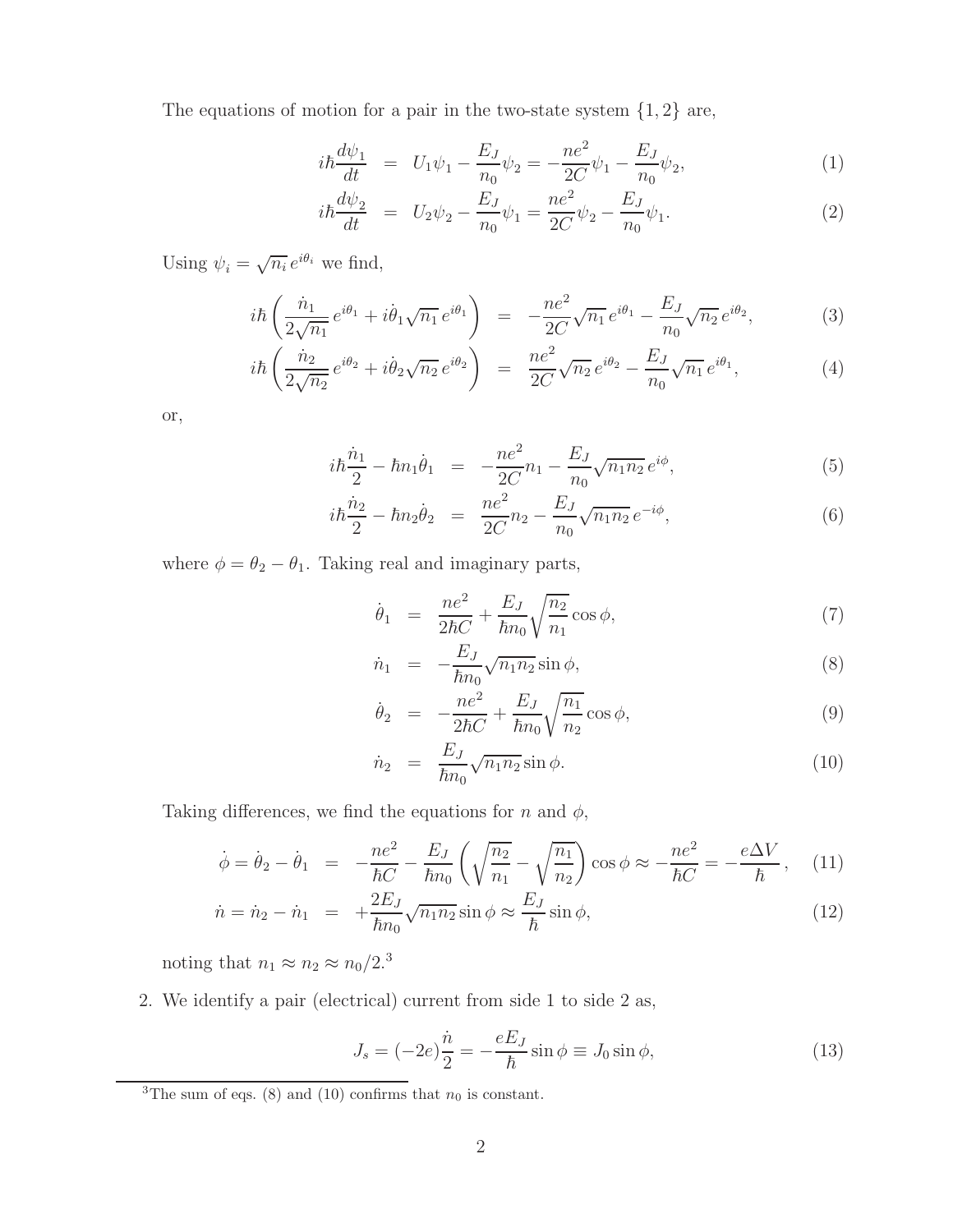using eq. (12), where the maximum current is,

$$
J_0 = \frac{eE_J}{\hbar} = \frac{2\pi eE_J}{h} = \frac{\pi E_J}{\varphi_0},
$$
\n(14)

where,  $\varphi_0 = h/2e$  is the flux quantum.

3. To exhibit oscillatory behavior we use eq. (12) in the derivative of eq. (11) to find,

$$
\ddot{\phi} \approx -\frac{e^2 E_J}{\hbar^2 C} \sin \phi,\tag{15}
$$

If  $E_J$  is positive, then there are oscillations about  $\phi = 0$  whose angular frequency is given by,

$$
\omega_J = \sqrt{\frac{e^2 E_J}{\hbar^2 C}}\tag{16}
$$

for small amplitudes.

If  $E_J$  is negative, then there are oscillations about  $\phi = \pi$ , since  $\sin(\pi - \phi) = \sin \phi$  while  $d^2(\pi - \phi)/dt^2 = -\ddot{\phi}$ . The frequency of oscillation is again given by eq. (16), now using  $|E_J|$ .

The form of eq. (15) suggests that  $-E_J \sin \phi$  be considered as a generalized force with respect to coordinate  $\phi$ . That is.

$$
F_{\phi} \propto -E_J \sin \phi = -\frac{\partial U}{\partial \phi},\tag{17}
$$

so that.

$$
U \propto -E_J \cos \phi + \dots \tag{18}
$$

This further suggests that we reconsider the system in terms of coordinates n and  $\phi$ . A Hamiltonian in terms of these coordinates would include the electrostatic energy  $(ne)^{2}/2C$  as well as the tunneling energy  $-E_J \cos \phi$ . We recall that  $E_J/n_0$  was the amplitude for one out of the total of  $n_0$  pairs to tunnel across the junction, so  $E_J$  is the normalized tunneling energy for the whole system. Then, a suitable Hamiltonian is.

$$
H = \frac{(ne)^2}{2C} - E_J \cos \phi.
$$
\n<sup>(19)</sup>

We could then deduce the equations of motion for n and  $\phi$  from H via,

$$
\dot{n} = \frac{i}{\hbar}[H, n] = \frac{i}{\hbar}\frac{\partial H}{\partial \phi}[\phi, n], \qquad \dot{\phi} = \frac{i}{\hbar}[H, \phi] = \frac{i}{\hbar}\frac{\partial H}{\partial n}[n, \phi],
$$
\n(20)

provided we know the commutation relation  $[\phi, n]$ . Working backwards (or otherwise?) we find that we need,

$$
[n, \phi] = i. \tag{21}
$$

Thus,

$$
\dot{n} = \frac{i}{\hbar} (E_J \sin \phi)(-i) = \frac{E_J \sin \phi}{\hbar},\tag{22}
$$